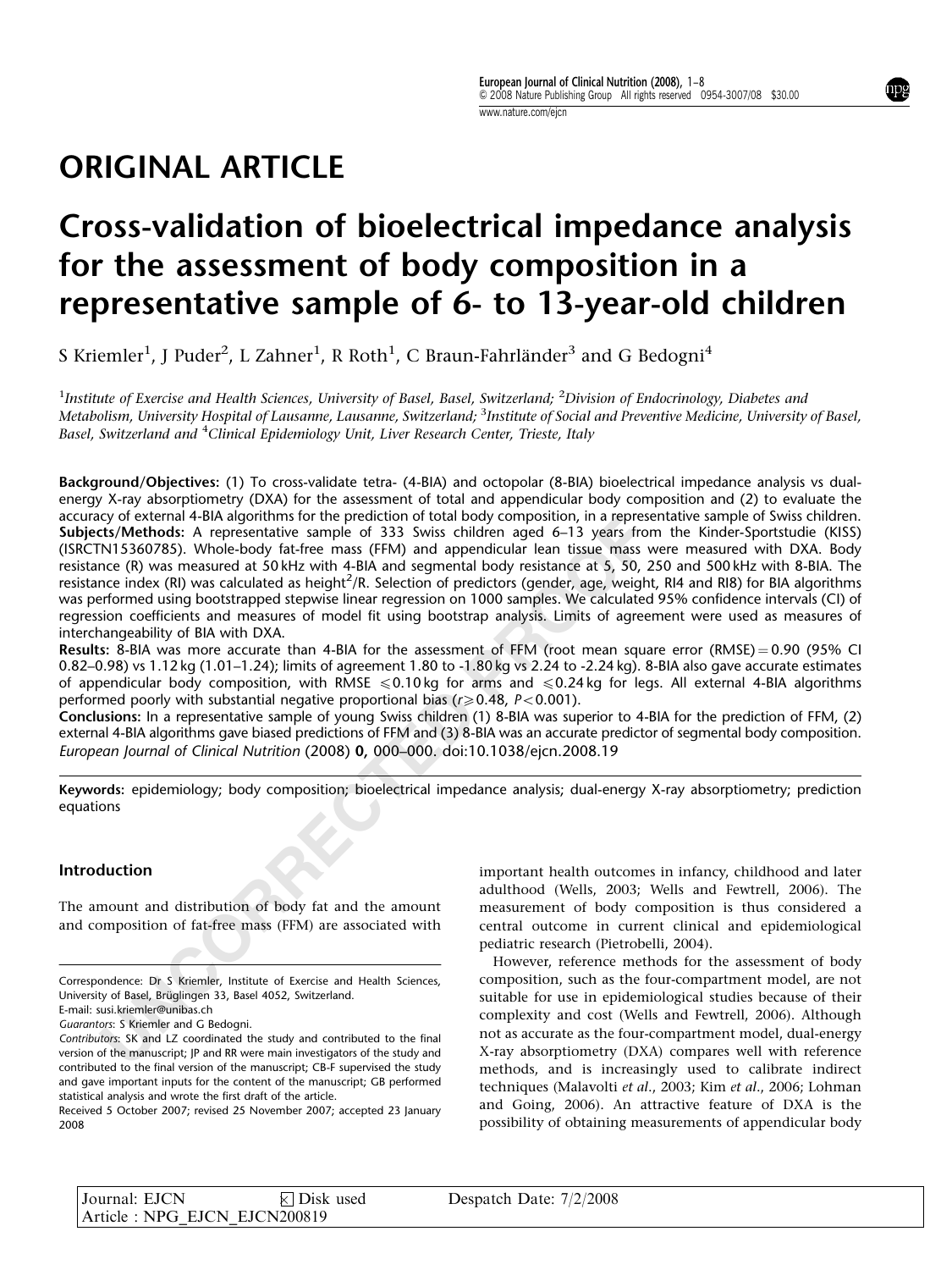composition ([Gallagher](#page-6-0) et al., 1997; [Malavolti](#page-6-0) et al., 2003). These measurements are useful to track changes in segmental bone and soft tissues occurring with normal and pathological growth (Fuller et al[., 2002; Chomtho](#page-6-0) et al., [2006](#page-6-0)). However DXA is expensive, lacks portability and exposes to ionizing radiations. Thus, researchers look for indirect methods which are cheaper, more portable and less invasive for children (Guo et al[., 1996;](#page-6-0) [Wells and Fewtrell,](#page-7-0) [2006](#page-7-0)).

Among indirect methods, bioelectrical impedance (BIA) is presently the best option for the assessment of FFM and appendicular muscle mass ([Malavolti](#page-6-0) et al., 2003; [Pietrobelli](#page-7-0) et al[., 2004\)](#page-7-0). BIA is usually performed using a single- or multifrequency tetrapolar (4-BIA) technique with adhesive electrodes [\(Kushner, 1992\)](#page-6-0). An octopolar (8-BIA) multifrequency implementation of BIA with tactile electrodes was recently made available on the market [\(Bedogni](#page-6-0) et al., [2002](#page-6-0)). Contrarily to 4-BIA (Bedogni et al[., 2003b; Bertoli](#page-6-0) et al[., 2007\)](#page-6-0), 8-BIA was consistently found to contribute more than anthropometry to the prediction of body composition ([Bedogni](#page-6-0) et al., 2002; [Malavolti](#page-6-0) et al., 2003; [Medici](#page-6-0) et al., [2005](#page-6-0)). However, 8-BIA has not been directly compared to 4- BIA and has been validated only for selected physiological and clinical conditions (Bedogni et al., 2002; Malavolti et al., [2003](#page-6-0); Medici et al., 2005; Sartorio et al., 2005). Moreover, all 4-BIA algorithms currently available for children were developed in convenience samples (Nielsen et al., 2007).

005). nowever, on an anton certain at the control of the control of the control of the control of the control of the control of the control of the control of the control of the control of the control of the control of the The Kinder-Sportstudie (KISS) is a randomized controlled trial aimed to test whether an extended physical activity program improves physical activity, physical fitness, body composition and quality of life in a representative sample of Swiss children aged 6–13 years (Zahner et al., 2006). The KISS study offered us the unique opportunity to cross-calibrate 4- BIA and 8-BIA against DXA in a representative sample of the general pediatric population. The aims of the present study were (1) to cross-calibrate 4-BIA and 8-BIA against DXA for the assessment of total and appendicular body composition and (2) to evaluate the accuracy of external BIA algorithms for the prediction of total body composition, in a representative sample of Swiss children.

### Materials and methods

#### Subjects and study protocol

The study design of KISS (ISRCTN15360785) was reported in detail elsewhere (Zahner et al., 2006). The KISS children were randomly selected and stratified by class, geographic area and ethnicity to be representative of Swiss children with respect to gender, sociodemographic status and body mass index (BMI). Being a randomized controlled trial, KISS included a baseline and a follow-up visit after 1 academic year. The KISS baseline data were used for the present analysis. Informed consent for all measurements was given by each child and a parent. The study was approved by the ethics committees of the University of Basel, the ETH of Zürich, as well as by the cantonal ethical committee of Aargau, Switzerland.

A total of 497 out of 502 children had complete general data and 366 of them (74%) had undergone anthropometry, DXA, 4-BIA and 8-BIA measurements and were evaluated for the present analysis. All measurements besides DXA were performed at school. The lack of DXA data for 131 children (26%) was due to the request of their parents that they were not exposed to ionizing radiations. The option to refuse DXA measurements was in fact systematically offered during KISS. DXA, anthropometry and BIA were performed within 2 days. 4-BIA and 8-BIA measurements were taken within 60 min. The children arrived at school after an overnight fast. After blood drawing and before BIA, the children ate a small breakfast made of one roll and about 200 ml of apple or orange juice. It was in fact considered ethically unjustifiable to let the fasting proceed another 2 h before BIA measurements. This small quantity of food and liquids is however not expected to affect body impedance ([Kushner](#page-6-0) et al., 1996), as also shown by studies performed in our laboratory on adult subjects (RF Kushner, R Gudivaka and DA Schoeller, unpublished data).

#### Anthropometry and pubertal status

Body weight and height were measured by the same operator following the Anthropometric Standardization Reference Manual (Lohman et al., 1988). BMI was calculated as weight (kg)/ height  $(m)^2$ . To allow international comparisons and thus for descriptive purposes only, we calculated z-scores of BMI using US reference data ([Kuczmarski](#page-6-0) et al., 2000). Pubertal status was self-assessed using Tanner' s criteria [\(Tanner,](#page-7-0) 1990).

#### 4-BIA

Whole-body resistance (R4) was measured by the same two operators with a tetrapolar adhesive-electrode impedance meter (model 101A; RJL Systems, Detroit, MI, USA) at a frequency of 50 kHz following NIH guidelines ([NIH, 1996](#page-6-0)). When the distance between the proximal and distal electrode was below 5 cm, the proximal electrode was moved more cranial to achieve the recommended distance of 5 cm. The coefficient of variation (CV) for repeated within-day 4- BIA measurements with replacement of electrodes was 2.0%. The whole-body tetrapolar resistance index (RI4) was calculated as height  $(cm)^2/R4 (\Omega)$  ([Kushner, 1992](#page-6-0)).

#### 8-BIA

Resistance (R8) of arms, trunk and legs was measured by the same operator with an octopolar tactile-electrode impedance meter (InBody 3.0, Biospace, Seoul, Korea) at frequencies of 5, 50, 250 and 500 kHz following the manufacturer's guidelines. 8-BIA makes use of eight tactile electrodes: two are in contact with the palm (E1, E3) and thumb (E2, E4) of each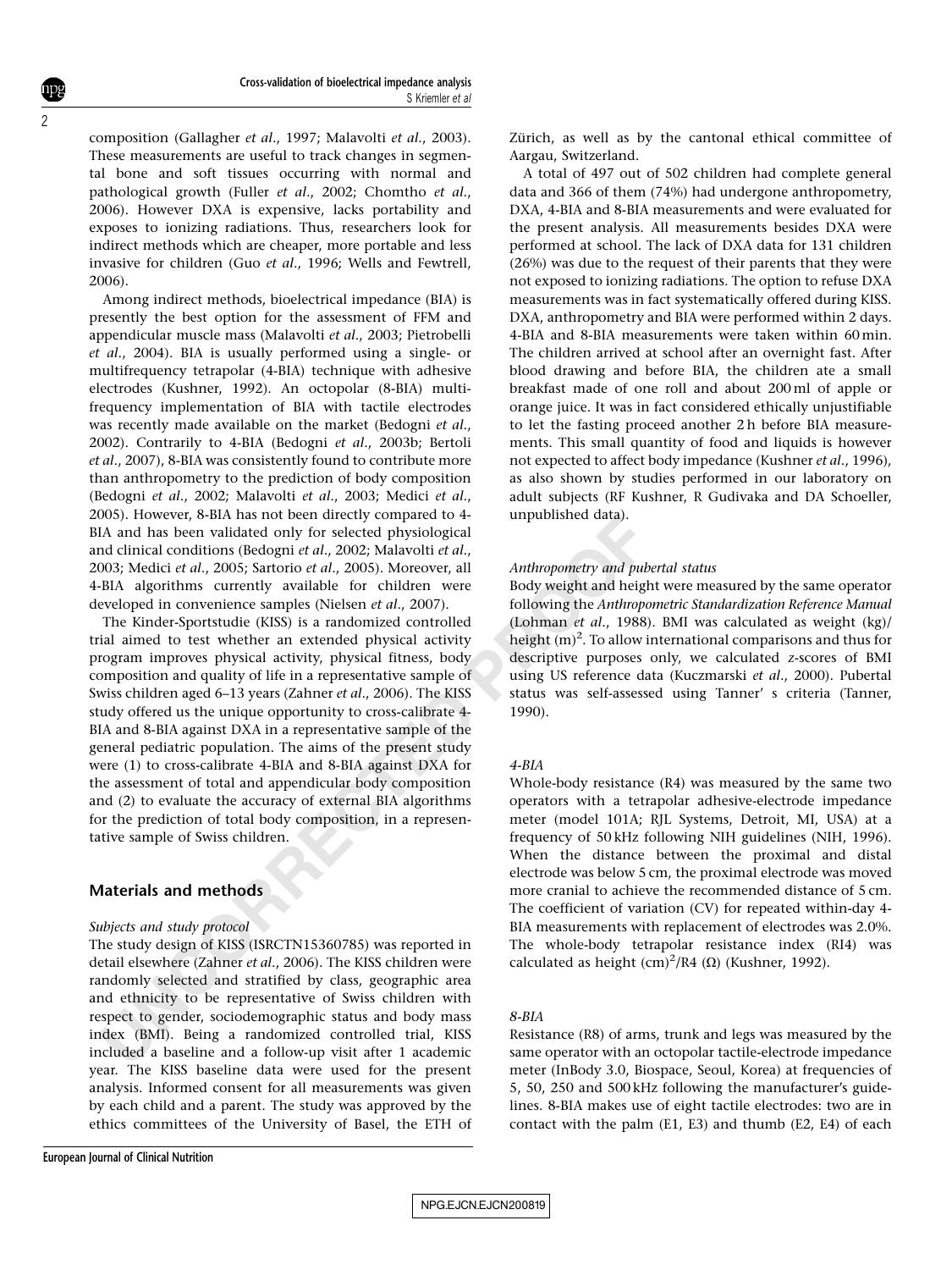

Figure 1 Current pathways for octopolar bioelectrical impedance (BIA; graph reproduced with permission of Biospace).  $R_\mathsf{RA}\!=\!\mathsf{resis}\text{-}$ tance of right arm;  $R_T$  = resistance of trunk;  $R_{LA}$  = resistance of left arm;  $R_\mathsf{RL}$  = resistance of right leg;  $R_\mathsf{LL}$  = resistance of left leg (see text for description).

hand and two with the anterior (E5, E7) and posterior aspects (E6, E8) of the sole of each foot (Figure 1). The subject stands with his or her soles in contact with the foot electrodes and grabs the hand electrodes. The sequence of measurements, controlled by a microprocessor, proceeds as follows. An alternating current of  $250 \mu A$  of intensity (*I*) is applied between E1 and whole-body resistance at frequency  $x$  (R8 $_{\mathrm{x}}$ , whole body) was calculated as the sum of segmental  ${\rm R8}_\mathrm{\star}$ (right arm þ left arm þ trunk þ right leg þ left leg). The CV for repeated within-day 8-BIA measurements at multiple frequencies was  $\leqslant$  2.0%. RI were calculated as height  $\rm (cm)^2/R8_{\it x}$  $(\Omega)$ , where R8<sub>x</sub> is the resistance of whole-body, arm or leg at frequency x (Bedogni et al., 2002).

#### DXA

The three-compartment DXA model separates body mass into lean tissue mass (LTM), fat mass (FM) and bone mineral content (BMC) (Pietrobelli et al., 1996). The sum of LTM and BMC represents FFM and LTM is synonym with muscle mass at the appendicular level (Wang et al[., 1996;](#page-7-0) [Malavolti](#page-6-0) et al., [2003](#page-6-0); [Pietrobelli](#page-7-0) et al., 2004). DXA was performed by the same operator using a Hologic QDR-4500 densitometer coupled with pediatric software (Hologic, Waltham, MA,

USA). The densitometer was calibrated daily against the standard phantom provided by the manufacturer.

#### Choice of external BIA algorithms for cross-validation

The criteria used to select external BIA algorithms for crossvalidation in KISS children were (1) use of DXA as the reference method; (2) use of foot-to-leg BIA as the indirect method; (3) use of FFM as the outcome measure; (4) availability of data for Caucasian subjects; (5) availability of data for both genders; (6) age comparable to that of the KISS children and (7) no use of predictors other than gender, age, weight, height and BIA-based indexes. Using these criteria we identified four algorithms for testing in the KISS population ([de Lorenzo](#page-6-0) et al., 1998; [Bedogni](#page-6-0) et al., 2002; [Pietrobelli](#page-6-0) et al., 2003; [Nielsen](#page-6-0) et al., 2007).

#### Statistical analysis

**ESCRIPED A[N](#page-6-0)SEMPTE AND SET AND SET AND SET AND THE SET AND SET AND THE SET AND SET AND MONET AND THE SET AND MONET AND THE SET AND MONET AND SET AND MONET AND MONET AND MONET AND MONET AND MONET AND MONET AND SURFAME OF T** Continuous variables are given as means and standard deviations (s.d.). Between-group comparisons were performed with unpaired Student's t-test for continuous variables and with Fisher's exact test for categorical variables. Selection of the variables for FFM prediction algorithms was performed by bootstrapped backward stepwise linear regression on 1000 random samples (*P*-value to enter =  $0.05$ ; P-value to remove  $= 0.1$ ) [\(Harrell, 2001\)](#page-6-0). The candidate predictors were gender (male = 1; female = 0), pubertal status (Tanner stage  $1 = 1$ ; Tanner stages  $2-5 = 0$ ), age, weight, RI4 at 50 kHz, and RI8 at 5, 50, 250 and 500 kHz. Predictors identified at bootstrap analysis were entered into multiple regression models with 95% confidence intervals (95% CI) calculated by bootstrap analysis on 1000 random samples. Standardized regression coefficients were calculated to quantify the independent contribution of predictors. The accuracy of the algorithms was evaluated using the adjusted coefficient of determination  $(R^2_{\text{adj}})$  and the root mean square error (RMSE) with 95% CI calculated on the same 1000 bootstrap samples used for calculating 95% CI of regression coefficients ([Efron and Tibshirani, 1993\)](#page-6-0). Bland and Altman's method was used to calculate the limits of agreement between BIA algorithms and DXA, and Pitman's test was used to evaluate proportional bias [\(Ludbrook, 2002\)](#page-6-0). Fixed bias was defined as the difference between the value estimated by BIA and that measured by DXA. Statistical significance was set to a two-tailed  $P < 0.05$ . Statistical analysis was performed using STATA 10.0 (StataCorp, College Station, TX, USA).

#### Results

Of the 497 KISS children for whom complete general data were available, 366 (74%) underwent anthropometry, DXA, 4-BIA and 8-BIA measurements and were considered for the present analysis. The children without DXA measurements

3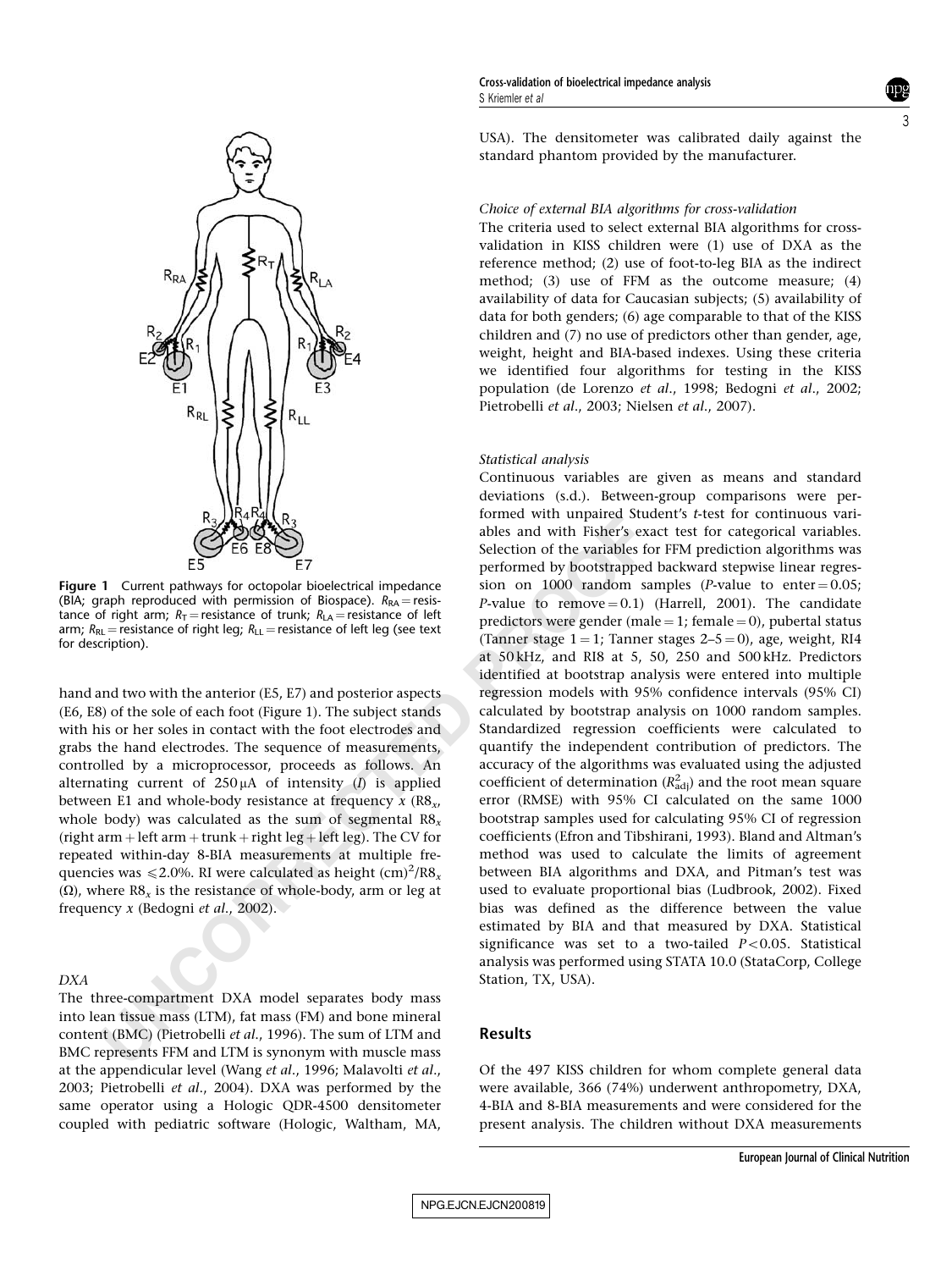were younger than those with DXA measurements (8.4 (2.1 vs 9.5  $(2.1)$  years, mean  $(s.d.)$ ;  $P < 0.0001$ ) but had the same gender ( $P = 0.731$ ) and z-scores of weight ( $P = 0.196$ ), height  $(P = 0.278)$  and BMI  $(P = 0.245)$  (data not shown).

Of these 366 children, 33 (9%) had at least one BIA measurement  $\geqslant$  3.5 internal s.d. scores and were classified as outliers. After having checked that the outlying values were not due to input errors, we removed these children from the data set. As 8-BIA is concerned, virtually all outlying values were related to arms and/or trunk. This led us to hypothesize that some children may have not grabbed the hand electrodes with sufficient strength (despite constant observation by a technician). As 4-BIA is concerned, the outlying values were compatible with electrode detachment. The children with outlying values did not differ in any other measurement from those with acceptable values of 4-BIA and 8-BIA. Moreover, there were no outliers for any other measurement of interest.

The measurements of the remaining 333 children are given in Table 1. Age was similar in girls  $(n=171)$  and boys  $(n=162)$ , but more girls than boys had entered puberty, that is, had a Tanner stage  $>1$  (40 vs 20%;  $P < 0.0001$ ).

Weight, height and BMI were similar in boys and girls both as absolute values and z-scores. FM was higher in girls in both absolute and percent terms ( $P \le 0.002$ ), while wholebody FFM and segmental LTM were higher in boys  $(P \le 0.029)$ . Coherently with the latter finding, whole-body and appendicular values of R4 and R8 were systematically lower in boys than in girls  $(P<0.0001$ ; only values of R4 at 50 kHz and R8 at 500 kHz are given in Table 2.).

The mean (s.d.) difference between body mass measured by DXA and body weight measured by balance was 1.3 kg  $(0.5)$   $(n=333)$ . Even if this difference is statistically significant  $(P<0.0001)$ , it is low and of no practical relevance.

Than a tannier stage  $>1$  (40 V3 *UDPs*)  $\mu$ , that a simulate that the simulate and *z*-scores. FM was highly the about whister in gitts in with tetapolar BMA as about and percent terms.  $\mu$  we higher in boys weight, a Backward stepwise linear regression was performed on 1000 bootstrap samples of 333 subjects to identify the strongest predictors of whole-body FFM and segmental LTM (see 'Materials and methods' for details). Table 2 gives the number of times out of 1000 that the candidate predictors were selected for inclusion in the models. Age and weight were predictors of body composition in all bootstrap samples (1000) for all models. Gender was selected in 914–1000 bootstrap samples depending on the model. RI8 at 500 kHz was the most predictive BIA measurement for all models (655–984 bootstrap samples) with the surprising exception of left leg (174 bootstrap samples). However, because there was no between-leg difference in the  $LTM-R18<sub>500</sub>$  relationship and 500 kHz was the most accurate frequency as a whole, we used  $RIS_{500}$  for all algorithms.

The final algorithms including the best predictors (gender, age, weight and RI8 at 500 kHz) and a separate one based on RI4 at 50 kHz were cross-validated on 1000 bootstrap samples ([Table 3\)](#page-4-0). The algorithm for 8-BIA was more accurate than that for 4-BIA. The RMSE were 0.90 (95% CI 0.82–0.98) and 1.12 kg (95% CI 1.01–1.24) for 8- and 4-BIA, respectively,

Table 1 Measurements of KISS children with availability of body composition measurements after exclusion of 33 outliers

|                                             | Females ( $n = 171$ ) Males ( $n = 162$ ) |            | pa       |
|---------------------------------------------|-------------------------------------------|------------|----------|
| Age (years)                                 | 9.5(2.1)                                  | 9.7(2.0)   | 0.499    |
| Tanner stage $(1/2-5, n)$                   | 102/69                                    | 129/33     | < 0.0001 |
| Weight (kg)                                 | 33.2(9.0)                                 | 33.5(9.4)  | 0.749    |
| z-Weight (s.d.)                             | 0.1(0.9)                                  | 0.1(0.9)   | 0.694    |
| Height (m)                                  | 1.37(0.12)                                | 1.38(0.13) | 0.569    |
| z-Height (s.d.)                             | 0.2(0.9)                                  | 0.2(0.8)   | 0.935    |
| BMI (kg m <sup>-2</sup> )                   | 17.3(2.5)                                 | 17.2(2.5)  | 0.843    |
| $z$ -BMI $(s.d.)$                           | 0.1(1.0)                                  | 0.1(0.9)   | 0.835    |
| FFM $(kq)^b$                                | 25.7(6.3)                                 | 27.4 (6.6) | 0.017    |
| $FM (kq)^b$                                 | 8.8(3.7)                                  | 7.5(3.9)   | 0.002    |
| $FM\%$ (%) <sup>b</sup>                     | 24.8(5.4)                                 | 20.7(5.4)  | < 0.0001 |
| LTM, right arm (kg) <sup>b</sup>            | 1.3(0.3)                                  | 1.4(0.4)   | 0.001    |
| LTM, left arm (kg) <sup>b</sup>             | 1.2(0.3)                                  | 1.4(0.4)   | 0.001    |
| LTM, right leg (kg) <sup>b</sup>            | 4.1(1.2)                                  | 4.4(1.3)   | 0.025    |
| LTM, left leg (kg) <sup>b</sup>             | 4.1(1.2)                                  | 4.4(1.3)   | 0.029    |
| R4 <sub>50</sub> , whole body ( $\Omega$ )  | 694 (74)                                  | 655 (64)   | < 0.0001 |
| R8 <sub>500</sub> , whole body ( $\Omega$ ) | 1242 (128)                                | 1154 (109) | < 0.0001 |
| R8 <sub>500</sub> , left arm $(\Omega)$     | 361 (39)                                  | 334 (35)   | < 0.0001 |
| R8 <sub>500</sub> , right arm $(\Omega)$    | 357 (42)                                  | 328 (35)   | < 0.0001 |
| R8 <sub>500</sub> , left leg ( $\Omega$ )   | 253 (28)                                  | 238 (25)   | < 0.0001 |
| $R8_{500}$ , right leg ( $\Omega$ )         | 252 (28)                                  | 236 (24)   | < 0.0001 |

Abbreviations: BMI, body mass index; FFM, fat-free mass; FM, fat mass; FM%, fat mass standardized on body mass; LTM, lean tissue mass;  $R4_{50}$ , resistance with tetrapolar BIA at 50 kHz;  $R8_{500}$ , resistance with octopolar BIA at 500 kHz; s.d., standard deviation; z-BMI, z-score of BMI; z-height, z-score of height; zweight, z-score of weight.

Values are mean and standard deviations (in parentheses) unless specified otherwise.

<sup>a</sup>Fisher's exact test for Tanner stage and Student's unpaired t-test for other variables.

bMeasured by dual-energy X-ray absorptiometry.

Table 2 Selection of candidate predictors of total and appendicular body composition at bootstrapped backward stepwise linear regression

|                                 | <b>FFM</b> | <b>FFM</b>                                                  | LTM   | LTM   | LTM   | LTM   |
|---------------------------------|------------|-------------------------------------------------------------|-------|-------|-------|-------|
|                                 |            | Whole-body Whole-body Left arm Right arm Left leg Right leg |       |       |       |       |
|                                 | 8-BIA      | 4-BIA                                                       | 8-BIA | 8-BIA | 8-BIA | 8-BIA |
| Male                            | 973        | 1000                                                        | 995   | 999   | 914   | 925   |
| Puberty                         | 491        | 628                                                         | 118   | 384   | 145   | 127   |
| Age                             | 1000       | 1000                                                        | 1000  | 1000  | 1000  | 1000  |
| Weight                          | 1000       | 1000                                                        | 1000  | 1000  | 1000  | 1000  |
| $RI4_{50}$                      | 135        | 1000                                                        |       |       |       |       |
| $R185$ <sup>a</sup>             | 80         |                                                             | 283   | 465   | 463   | 451   |
| $R18_{50}$ <sup>a</sup>         | 90         |                                                             | 478   | 302   | 175   | 235   |
| $R18_{250}$ <sup>a</sup>        | 77         |                                                             | 671   | 348   | 786   | 410   |
| RIB <sub>500</sub> <sup>a</sup> | 984        |                                                             | 966   | 911   | 174   | 655   |

Abbreviations: —, not tested; FFM, fat-free mass; LTM, lean tissue mass; RI4<sub>50</sub>, tetrapolar resistance index at 50 kHz; RI8 $_{\sf x}$ , octopolar resistance index at  ${\sf x}$  kHz. Values are the number of times out of 1000 that variables were selected for inclusion in the given model. Variables selected for algorithms are in bold. <sup>a</sup>Whole-body or segmental value depending on the outcome variable.

equivalent to 3.2 and 3.7% of FFM. RI contributed more than weight to the prediction of FFM with 8-BIA (standardized regression coefficient = 0.49 vs 0.39;  $P\!<\!0.0001$ ) but not with 4-BIA (0.42 vs 0.46; *P*<0.0001). Because our 4-BIA impe-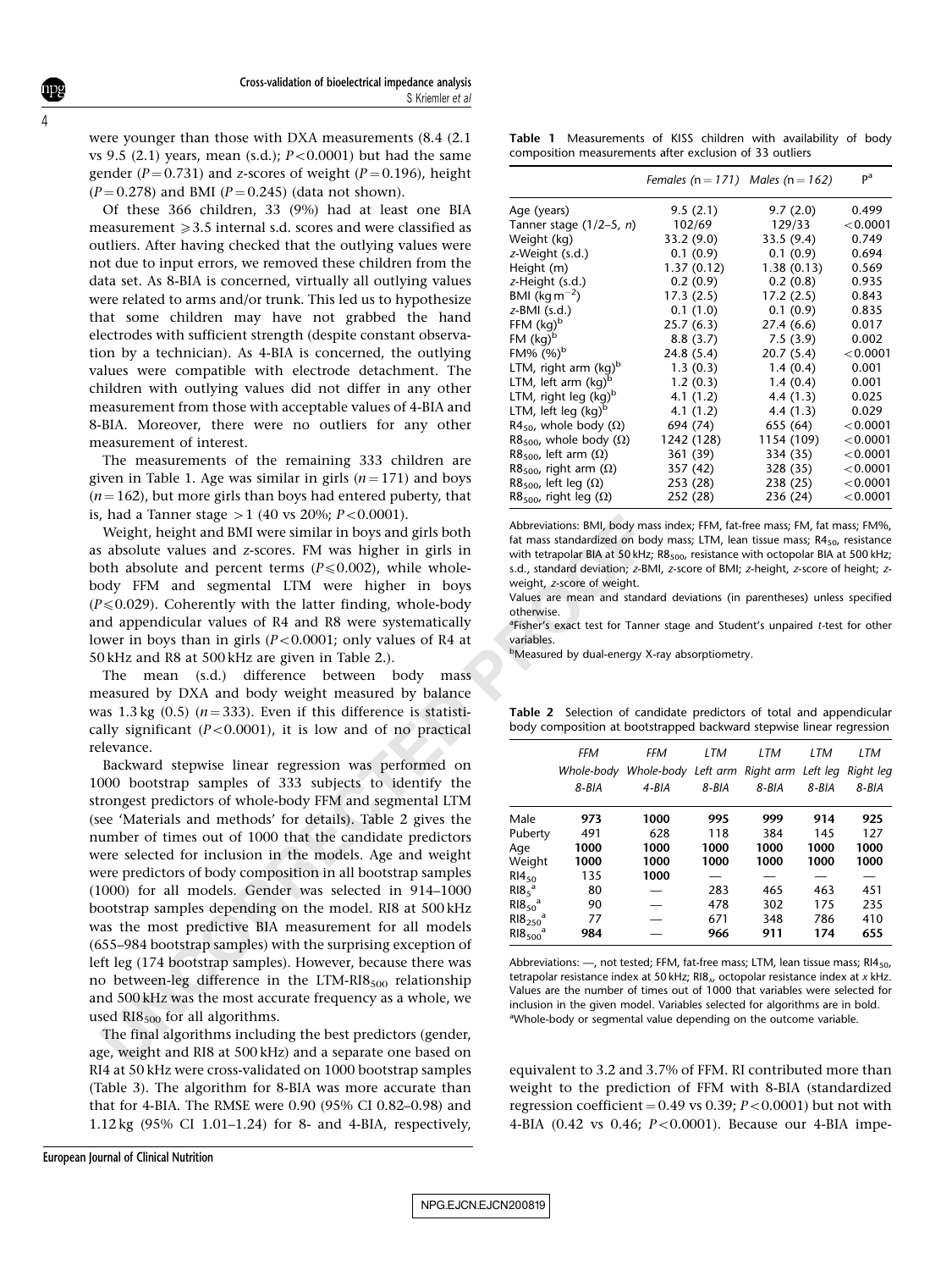<span id="page-4-0"></span>

| Right leg<br>8-BIA<br>LTM            | $-1.03**$ (-1.14 to -0.92)<br>$0.96**$ (0.96 to 0.97)<br>0.23 (0.21 to 0.25<br>$0.09**$ (0.04 to 0.14)<br>$0.10**$ (0.08 to 0.13)<br>$0.10**$ (0.08 to 0.13)<br>$0.17$<br>$0.05**$ (0.04 to 0.06)<br>$0.0\bar{3}^{**}$ (0.03 to 0.03)<br>[0.48]<br>$\overline{1}$<br>[0.38]                                                                      | dance meter was single<br>multifrequency 8-BIA is sor<br>comparison of the contribu<br>confirmed that 8-BIA cont<br>prediction of FFM (standard<br>vs 0.38; $P < 0.0001$ ; algorith<br>study performed in a repro<br>population, the 8-BIA algor                                                                                                                                                                                                                                                                                                                                                                                                                                                       |
|--------------------------------------|--------------------------------------------------------------------------------------------------------------------------------------------------------------------------------------------------------------------------------------------------------------------------------------------------------------------------------------------------|--------------------------------------------------------------------------------------------------------------------------------------------------------------------------------------------------------------------------------------------------------------------------------------------------------------------------------------------------------------------------------------------------------------------------------------------------------------------------------------------------------------------------------------------------------------------------------------------------------------------------------------------------------------------------------------------------------|
| Left leg<br>$8 - B/A$<br>ГTМ         | $-1.10** (-1.22 to -0.99)$<br>$0.96** (0.96 to 0.97)$<br>$0.24 (0.22 to 0.26)$<br>$0.08^* \ (0.03 \ to \ 0.14) \ \ [0.03]$<br>$0.09** (0.07 \text{ to } 0.11)$<br>$[0.15]$<br>$0.05** (0.04 \text{ to } 0.06)$<br>$^{0.03}_{0.03}$ * (0.03 to 0.04)<br>[0.52]<br>[0.37]                                                                          | Abbreviations: —, not tested; FFM, fat-free mass; LTM, lean tissue mass; R <sub>ady</sub> adjusted coefficient of determination; R14 <sub>50</sub> , tetrapolar resistance index at 50 kHz; RB <sub>500</sub> , octopolar resistance index at 500 kHz;<br>Values for predictors are regression coefficients with bootstrapped 95% CI (in round brackets) and standardized regression coefficients (in square brackets). The 95% CI for model-fitting metrics were<br>virtually the same regressi<br>right side of the body. The<br>for left arm, 7.3% for right a<br>right leg.<br>Figure 2 gives Bland-Al<br>algorithms. Limits of agree<br>FFM by 8-BIA, -2.24 to 2.2<br>0.18 kg for LTM of left arm |
| Right arm<br>$8 - B/A$<br><b>NLT</b> | $-0.22**$ (-0.27 to $-0.16$ )<br>$\begin{array}{ll} 0.05^{**}\,(0.03\;{\rm to}\;0.07)\\ [0.07] \ 0.03^{**}\,(0.02\;{\rm to}\;0.04)\\ [0.16] \ 0.01^{**}\,(0.01\;{\rm to}\;0.01)\\ [0.16] \end{array}$<br>$0.93**$ (0.91 to 0.94)<br>0.10 (0.09 to 0.11)<br>$0.02**$ (0.01 to 0.02)<br>[0.57]<br>[0.28]                                           | of right arm $(8-BIA)$ , $-0.48$<br>and $-0.46$ to $0.46$ kg for LT<br>evidence of (minimal) pro<br>right arms $(r = -0.140, P)$<br>respectively).<br>Table 4 gives the fixed a<br>with the use of external and<br>4-BIA algorithms performed<br>comprised between $-3.2$                                                                                                                                                                                                                                                                                                                                                                                                                              |
| Left arm<br>$8 - B/A$<br>LTM         | $-0.23**(-0.28 \text{ to } -0.18)$<br>0.94** (0.92 to 0.95<br>0.09 (0.08 to 0.09)<br>$\begin{array}{rl} 0.03^{**} \, (0.02 \, \mathrm{to} \, 0.04) \\ \text{[0.18]} \\ 0.01^{**} \, (0.01 \, \mathrm{to} \, 0.01) \end{array}$<br>$0.04** (0.02 \text{ to } 0.07) \ \ [0.06]$<br>$0.02^{**}$ (0.01 to 0.02)<br>[0.59]<br>$\mathbf{I}$<br>[0.25]  | substantial negative propor<br><b>Discussion</b><br>KISS is the first cross-valida<br>representative sample of cl<br>tion. It is also the first s                                                                                                                                                                                                                                                                                                                                                                                                                                                                                                                                                      |
| Whole-body<br>$4-BIA$<br>FFM         | $0.41**$ (0.35 to 0.46)<br>[0.42]<br>0.47* (-1.30 to -0.24)<br>0.97** (0.96 to 0.98)<br>$0.46**$ ( $0.\overline{36}$ to 0.56)<br>$[0.14]$<br>$0.32**$ (0.29 to 0.36)<br>$[0.46]$<br>1.12(1.01 to 1.24)<br>$0.77** (0.49 \text{ to } 1.05)$ [0.06]<br>$\bigg $                                                                                    | comparison of 4-BIA and 8<br>composition.<br>In our previous research<br>on the outcome.<br>consistently found that RI8<br>the prediction of total boo<br>FFM (Bedogni et al., 2002<br>Medici et al., 2005), cont<br>(Bedogni et al., 2003b; Berto                                                                                                                                                                                                                                                                                                                                                                                                                                                     |
|                                      |                                                                                                                                                                                                                                                                                                                                                  | KISS data confirms that wo<br>and less than RI8 to the pre-<br>This could be due to the                                                                                                                                                                                                                                                                                                                                                                                                                                                                                                                                                                                                                |
| Whole-body<br>$8 - B/A$<br>FFM       | $-1.78**$ (-2.25 to $-1.32$ )<br>$\begin{array}{c} 0.36^{*}\ (0.14\ \mathrm{to}\ 0.58) \\ [0.03] \\ 0.50^{**}\ (0.42\ \mathrm{to}\ 0.58) \\ [0.16] \\ [0.16] \\ 0.27^{**}\ (0.25\ \mathrm{to}\ 0.30) \end{array}$<br>$0.88**$ (0.80 to 0.95)<br>$0.98** (0.98$ to $0.98)$<br>$0.90 (0.82$ to $0.98)$<br>[0.49]<br>[0.39]<br>RMSE (kg), model fit | aWhole body or segmental value employed depending<br>calculated by bootstrap analysis (see text for details).<br>RMSE, root mean square error of the estimate.<br>capable than 4-BIA to de<br>distribution between extra-<br>distribution changes durin<br>2007), the multiple-frequen<br>estimate the relative propo<br>water and thus correct for                                                                                                                                                                                                                                                                                                                                                    |

Table 3 KISS algorithms for the assessment of total and appendicular body composition

KISS algorithms for the assessment of total and appendicular body composition

dance meter was single frequency, a comparison with multifrequency 8-BIA is somewhat unfair. However, a direct comparison of the contribution of 4-BIA and 8-BIA at 50 kHz confirmed that 8-BIA contributes more than weight to the prediction of FFM (standardized regression coefficient  $= 0.50$ vs 0.38; P<0.0001; algorithm not shown). Expectedly for a study performed in a representative sample of the general population, the 8-BIA algorithms for appendicular LTM had virtually the same regression coefficients for the left and right side of the body. The percent RMSE of LTM were 6.9% for left arm, 7.3% for right arm, 5.6% for left leg and 5.4% for right leg.

[Figure 2](#page-5-0) gives Bland–Altman plots of the bias of KISS algorithms. Limits of agreement were 1.80 to 1.80 kg for FFM by 8-BIA, 2.24 to 2.24 kg for FFM by 4-BIA, 0.18 to 0.18 kg for LTM of left arm (8-BIA), 0.20 to 0.20 kg for LTM of right arm (8-BIA), 0.48 to 0.48 for LTM of left leg (8-BIA) and 0.46 to 0.46 kg for LTM of right leg (8-BIA). There was evidence of (minimal) proportional bias only for left and right arms  $(r = -0.140, P = 0.01$  and  $r = -0.129, P = 0.02$ , respectively).

[Table 4](#page-5-0) gives the fixed and proportional bias associated with the use of external and internal algorithms. All external 4-BIA algorithms performed poorly, with limits of agreement comprised between  $-3.2$  to 2.7 and  $-6.7$  to 3.4 kg and substantial negative proportional bias ( $r \ge 0.48$ ,  $P < 0.001$ ).

## **Discussion**

KISS is the first cross-validation study of BIA performed in a representative sample of children from the general population. It is also the first study to provide a head-to-head comparison of 4-BIA and 8-BIA for the assessment of body composition.

In our previous research performed in adults, we have consistently found that RI8 contributes more than weight to the prediction of total body water, extracellular water and FFM (Bedogni et al., 2002, 2003a; [Malavolti](#page-6-0) et al., 2003; Medici et al., 2005), contrarily to what happens for RI4 (Bedogni et al., 2003b; Bertoli et al[., 2007\)](#page-6-0). The analysis of the KISS data confirms that weight contributes more than RI4 and less than RI8 to the prediction of FFM in young children. This could be due to the fact that 8-BIA might be more capable than 4-BIA to detect differences in body water distribution between extra- and intracellular spaces. As water distribution changes during maturation ([Chumlea](#page-6-0) et al., 2007), the multiple-frequency 8-BIA might have been able to estimate the relative proportions of intra- and extracellular water and thus correct for the different maturational levels.

Importantly, as determined by standardized regression coefficients, 8-BIA was the best independent predictor of body composition at the whole-body level and was second only to weight at the segmental level. Even if age and gender contributed substantially less than RI and weight to the prediction of total and appendicular body composition, their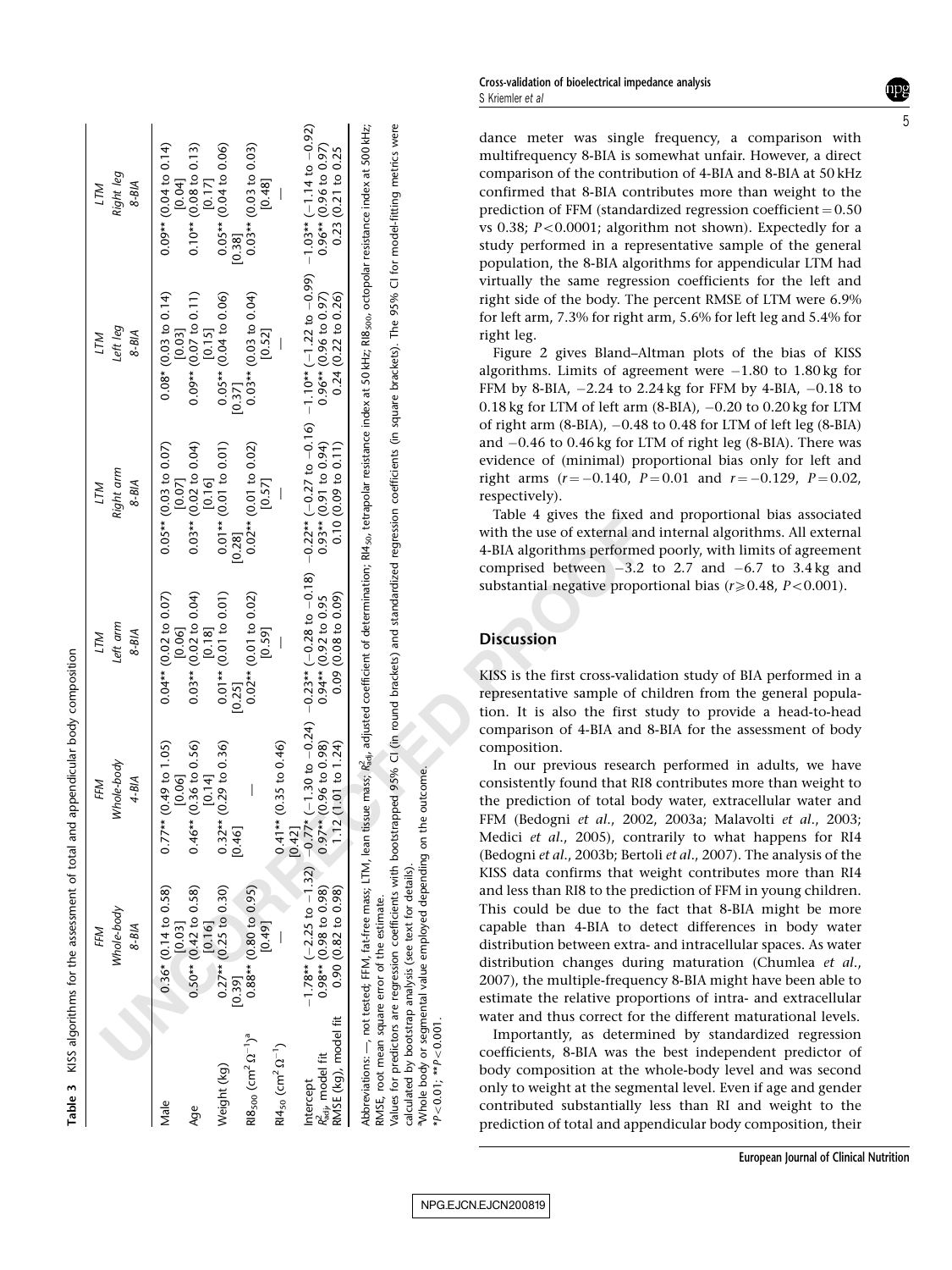<span id="page-5-0"></span>

Figure 2 Bias of bioelectrical impedance analysis for the assessment of whole-body fat-free mass in Kinder-Sportstudie (KISS) children. FFM, fatfree mass; LTM, lean tissue mass; 4-BIA, tetrapolar BIA; 8-BIA, octopolar BIA. Difference (bias) was calculated as the difference between the estimate made by BIA and the measurement made by dual-energy X-ray absorptiometry (DXA).

|  |  | Table 4 Bias of bioelectrical impedance analysis for the assessment of whole-body fat-free mass in KISS children |
|--|--|------------------------------------------------------------------------------------------------------------------|
|  |  |                                                                                                                  |

|                                                                                                                                                                                                                                                                                                             | 0.7                                 | 2.4                                                                  | 2.0                                                                  | 7.9                                                         | 2.1                                                                                                                                                                                                                                                                                                        | 7.6                                                            |                                                                |
|-------------------------------------------------------------------------------------------------------------------------------------------------------------------------------------------------------------------------------------------------------------------------------------------------------------|-------------------------------------|----------------------------------------------------------------------|----------------------------------------------------------------------|-------------------------------------------------------------|------------------------------------------------------------------------------------------------------------------------------------------------------------------------------------------------------------------------------------------------------------------------------------------------------------|----------------------------------------------------------------|----------------------------------------------------------------|
| Average (kg)                                                                                                                                                                                                                                                                                                |                                     |                                                                      | Average (kg)                                                         |                                                             | Average (kg)                                                                                                                                                                                                                                                                                               |                                                                |                                                                |
| estimate made by BIA and the measurement made by dual-energy X-ray absorptiometry (DXA).<br>Table 4 Bias of bioelectrical impedance analysis for the assessment of whole-body fat-free mass in KISS children                                                                                                |                                     |                                                                      |                                                                      |                                                             | Figure 2 Bias of bioelectrical impedance analysis for the assessment of whole-body fat-free mass in Kinder-Sportstudie (KISS) children. FFM, fat-<br>free mass; LTM, lean tissue mass; 4-BIA, tetrapolar BIA; 8-BIA, octopolar BIA. Difference (bias) was calculated as the difference between the         |                                                                |                                                                |
|                                                                                                                                                                                                                                                                                                             | Sample<br><b>Fixed bias</b>         |                                                                      |                                                                      |                                                             |                                                                                                                                                                                                                                                                                                            | Proportional bias                                              |                                                                |
|                                                                                                                                                                                                                                                                                                             | n                                   | Age (years)                                                          | Mean (s.d.)                                                          | P*                                                          | Limits of agreement (kg)                                                                                                                                                                                                                                                                                   | $\mathsf{r}$                                                   | p**                                                            |
| Bedogni et al., 2003a<br>de Lorenzo et al., 1998<br>Pietrobelli et al., 2003<br>Nielsen et al., 2007<br>KISS 4-BIA (Table 3)<br>KISS 8-BIA (Table 3)<br>Abbreviations: BIA, bioelectrical impedance; KISS, Kinder-Sportstudie; .s.d., standard deviation.                                                   | 52<br>35<br>75<br>101<br>333<br>333 | $8 - 12$<br>$8 - 13$<br>$7 - 14$<br>$9 - 13$<br>$6 - 12$<br>$6 - 12$ | 1.6(2.4)<br>0.2(1.5)<br>1.7(2.5)<br>0.7(2.0)<br>0.0(1.1)<br>0.0(0.9) | < 0.0001<br>0.004<br>< 0.0001<br>< 0.0001<br>1.000<br>1.000 | $-6.3$ to 3.2<br>$-3.2$ to 2.7<br>$-6.7$ to 3.4<br>$-4.8$ to 3.3<br>$-2.2$ to 2.2<br>$-1.8$ to 1.8<br>Bias was calculated as the difference between the estimate made by BIA and the measurement made by dual-energy X-ray absorptiometry.                                                                 | $-0.73$<br>$-0.48$<br>$-0.71$<br>$-0.67$<br>$-0.09$<br>$-0.07$ | < 0.0001<br>< 0.0001<br>< 0.0001<br>< 0.0001<br>0.116<br>0.208 |
| *Tests the null hypothesis that the mean bias equals 0.<br>**Tests the null hypothesis of no association between the bias and the average of the methods.                                                                                                                                                   |                                     |                                                                      |                                                                      |                                                             | employed a Lunar densitometer as compared to the                                                                                                                                                                                                                                                           |                                                                |                                                                |
| contribution was very similar for every body segment,<br>confirming that they are independent predictors of body<br>composition in young children (Maynard et al., 2001). The<br>KISS study confirms therefore that 8-BIA can be used to assess<br>the body composition of arms and legs of young children. |                                     |                                                                      |                                                                      |                                                             | Hologic one employed by KISS (Plank, 2005). The most<br>important message of this cross-validation of external<br>algorithms on a representative sample of children is a<br>reinforcement of the concept of the population specificity                                                                     |                                                                |                                                                |
| The external BIA algorithms for the assessment of FFM<br>that we tested in KISS children had wide limits of agreement<br>as compared to DXA and, more importantly, showed<br>substantial negative proportional bias (thus making                                                                            |                                     |                                                                      |                                                                      | <i>et al.</i> , 2007).                                      | of BIA (Deurenberg et al., 1989; Guo et al., 1996; Nielsen<br>Even if KISS is the first validation study of BIA performed<br>in a representative sample of the general population, it has                                                                                                                  |                                                                |                                                                |
|                                                                                                                                                                                                                                                                                                             |                                     |                                                                      |                                                                      |                                                             | $\mathbf{m}$ as $\mathbf{a}$ as $\mathbf{a}$ as $\mathbf{a}$ as $\mathbf{a}$ as $\mathbf{a}$ as $\mathbf{a}$ as $\mathbf{a}$ as $\mathbf{a}$ as $\mathbf{a}$ as $\mathbf{a}$ as $\mathbf{a}$ as $\mathbf{a}$ as $\mathbf{a}$ as $\mathbf{a}$ as $\mathbf{a}$ as $\mathbf{a}$ as $\mathbf{a}$ as $\mathbf{$ |                                                                |                                                                |

The external BIA algorithms for the assessment of FFM that we tested in KISS children had wide limits of agreement as compared to DXA and, more importantly, showed substantial negative proportional bias (thus making the use of fixed bias not useful to evaluate their accuracy). The bias may be partially due to the fact that none of these algorithms covered the entire range of age of KISS children. Another reason may be that these studies

Even if KISS is the first validation study of BIA performed in a representative sample of the general population, it has some limitations. First, 26% of KISS children did not undergo complete body composition measurements. These children were younger than those who underwent body composition measurements but had the same gender and z-scores of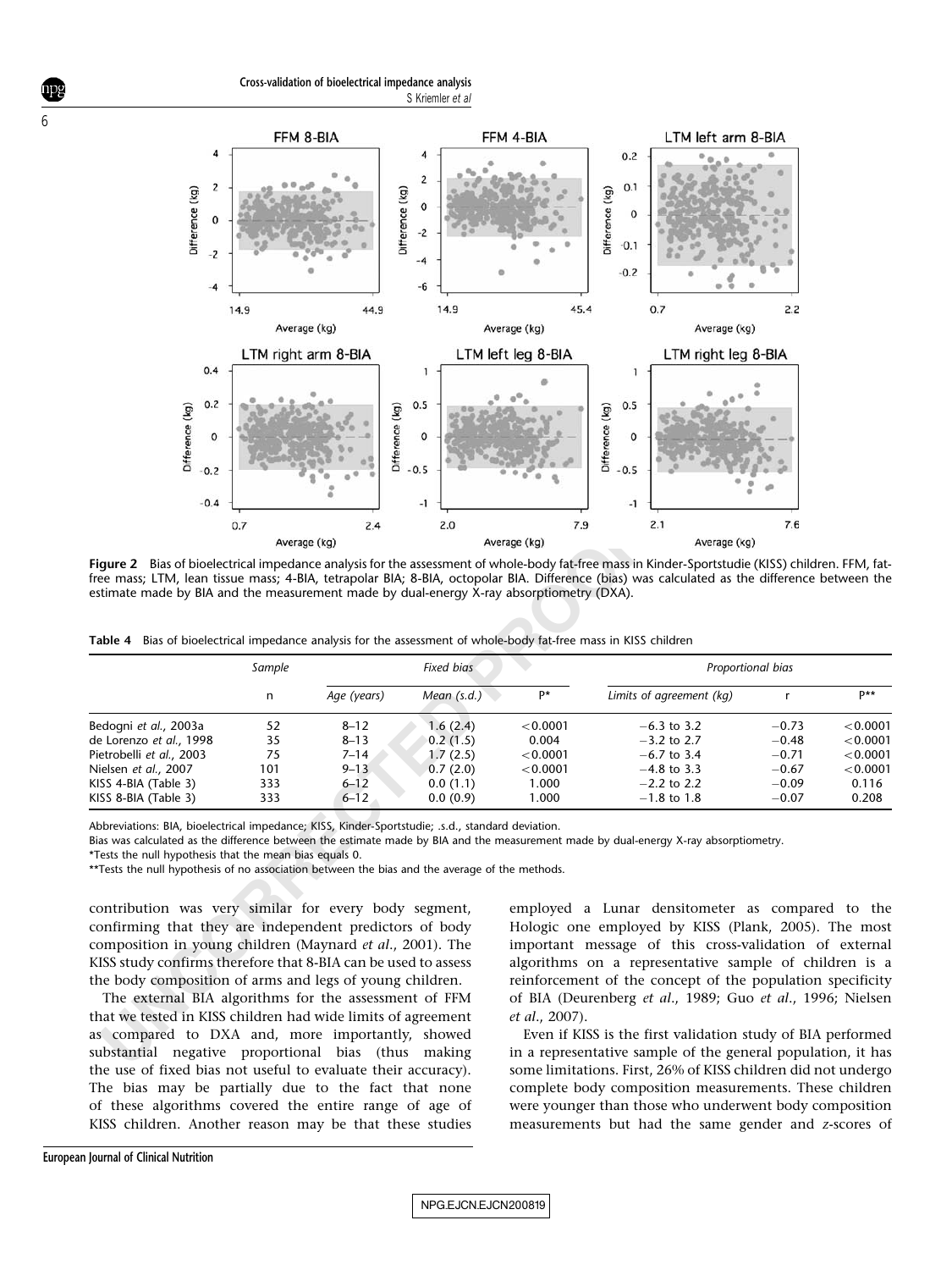<span id="page-6-0"></span>weight, height and BMI. Thus, we believe that the generalizability of our findings is not compromised by this fact. Second, 4-BIA was performed only at 50 kHz because a multifrequency tetrapolar impedance meter was not available for the KISS study. A comparison of multifrequency 8-BIA vs single-frequency 4-BIA is thus somewhat unfair. However, we proved that at the same frequency of 50 kHz, 8-BIA but not 4-BIA contributes more than anthropometry to the prediction of FFM in young children. Third, we might have also used 4-BIA to estimate appendicular body composition (Fuller and Elia, 1989; Bedogni et al., 2003b), but we reasoned that the time required by electrode repositioning and the higher possibility of error as compared to automatic selection of current pathways were too high to justify the use of segmental 4-BIA in an epidemiological study such as KISS.

In conclusion, in a representative sample of young Swiss children (1) 8-BIA was superior to 4-BIA for the prediction of FFM; (2) external 4-BIA algorithms gave biased predictions of FFM and (3) 8-BIA was an accurate predictor of segmental body composition.

#### Acknowledgements

KISS is supported by research grants from the Swiss Federal Office of Sports and the Swiss National Foundation.

#### **References**

 $O<sub>1</sub>$ 

- Bedogni G, Iughetti L, Ferrari M, Malavolti M, Poli M, Bernasconi S et al. (2003a). Sensitivity and specificity of body mass index and skinfold thicknesses in detecting excess adiposity in children aged 8–12 years. Ann Hum Biol 30, 132–139.
- Bedogni G, Malavolti M, Severi S, Poli M, Mussi C, Fantuzzi AL et al. (2002). Accuracy of an eight-point tactile-electrode impedance method in the assessment of total body water. *Eur J Clin Nutr* 56, 1143–1148.
- **UNIVERGENT IS and THE SET CONDUCT THE SET CONDUCT THE SET CONDUCT THE SET CONDUCT THE SET CONDUCTED THE SET CONDUCTED THE SET CONDUCTED INTO THE SET AND ARREST CONDUCTED THE SET AND SURFACT AND SURFACT AND SURFACT AND SUR** Bedogni G, Marra M, Bianchi L, Malavolti M, Nicolai E, De Filippo E et al. (2003b). Comparison of bioelectrical impedance analysis and dual-energy X-ray absorptiometry for the assessment of appendicular body composition in anorexic women. Eur J Clin Nutr 57, 1068–1072.
- Bertoli S, Battezzati A, Testolin G, Bedogni G (2007). Evaluation of air-displacement plethysmography and bioelectrical impedance analysis vs dual-energy X-ray absorptiometry for the assessment of fat-free mass in elderly subjects. Eur J Clin Nutr, in press.
- Chomtho S, Fewtrell MS, Jaffe A, Williams JE, Wells JC (2006). Evaluation of arm anthropometry for assessing pediatric body composition: evidence from healthy and sick children. Pediatr Res 59, 860–865.
- Chumlea WC, Schubert CM, Sun SS, Demerath E, Towne B, Siervogel RM (2007). A review of body water status and the effects of age and body fatness in children and adults. J Nutr Health Aging 11, 111–118.
- de Lorenzo A, Sorge SP, Iacopino L, Andreoli A, de Luca PP, Sasso GF (1998). Fat-free mass by bioelectrical impedance vs dual-energy X-ray absorptiometry (DXA). Appl Radiat Isot 49, 739–741.
- Deurenberg P, Smit HE, Kusters CS (1989). Is the bioelectrical impedance method suitable for epidemiological field studies? Eur J Clin Nutr 43, 647–654.
- Efron B, Tibshirani R (1993). An Introduction to the Bootstrap . Chapman & Hall: New York.
- Fuller NJ, Elia M (1989). Potential use of bioelectrical impedance of the 'whole body' and of body segments for the assessment of body composition: comparison with densitometry and anthropometry. Eur J Clin Nutr 43, 779–791.
- Fuller NJ, Fewtrell MS, Dewit O, Elia M, Wells JC (2002). Segmental bioelectrical impedance analysis in children aged 8–12 y: 2. The assessment of regional body composition and muscle mass. Int J Obes Relat Metab Disord 26, 692–700.
- Gallagher D, Visser M, De Meersman RE, Sepúlveda D, Baumgartner RN, Pierson RN et al. (1997). Appendicular skeletal muscle mass: effects of age, gender, and ethnicity. J Appl Physiol 83, 229–239.
- Guo SS, Chumlea WC, Cockram DB (1996). Use of statistical methods to estimate body composition. Am J Clin Nutr 64, 428S–435S.
- Harrell FE (2001). Regression Modeling Strategies: With Applications to Linear Models, Logistic Regression, and Survival Analysis. Springer: New York.
- Kim J, Shen W, Gallagher D, Jones A, Wang Z, Wang J et al. (2006). Total-body skeletal muscle mass: estimation by dual-energy X-ray absorptiometry in children and adolescents. Am J Clin Nutr 84, 1014–1020.
- Kuczmarski RJ, Ogden CL, Grummer-Strawn LM, Flegal KM, Guo SS, Wei R et al. (2000). CDC growth charts: United States. Adv Data 1–27.
- Kushner RF (1992). Bioelectrical impedance analysis: a review of principles and applications. J Am Coll Nutr 11, 199–209.
- Kushner RF, Gudivaka R, Schoeller DA (1996). Clinical characteristics influencing bioelectrical impedance analysis measurements. Am J Clin Nutr 64 (3 Suppl), 423S–427S.
- Lohman TG, Going SB (2006). Body composition assessment for development of an international growth standard for preadolescent and adolescent children. Food Nutr Bull 27, S314–S325.
- Lohman TG, Roche AF, Martorell R (1988). Anthropometric Standardization Reference Manual. Human Kinetics Books: Champaign, IL.
- Ludbrook J (2002). Statistical techniques for comparing measurers and methods of measurement: a critical review. Clin Exp Pharmacol Physiol 29, 527–536.
- Malavolti M, Mussi C, Poli M, Fantuzzi AL, Salvioli G, Battistini N et al. (2003). Cross-calibration of eight-polar bioelectrical impedance analysis versus dual-energy X-ray absorptiometry for the assessment of total and appendicular body composition in healthy subjects aged 21–82 years. Ann Hum Biol 30, 380–391.
- Maynard LM, Wisemandle W, Roche AF, Chumlea WC, Guo SS, Siervogel RM (2001). Childhood body composition in relation to body mass index. Pediatrics 107, 344–350.
- Medici G, Mussi C, Fantuzzi AL, Malavolti M, Albertazzi A, Bedogni G (2005). Accuracy of eight-polar bioelectrical impedance analysis for the assessment of total and appendicular body composition in peritoneal dialysis patients. Eur J Clin Nutr 59, 932–937.
- Nielsen BM, Dencker M, Ward L, Linden C, Thorsson O, Karlsson MK et al. (2007). Prediction of fat-free body mass from bioelectrical impedance among 9- to 11-year-old Swedish children. Diabetes Obes Metab 9, 521–539.
- NIH (1996). Bioelectrical impedance analysis in body composition measurement: National Institutes of Health Technology Assessment Conference Statement. Am J Clin Nutr 64, 524S–532S.
- Pietrobelli A (2004). Outcome measurements in paediatric obesity prevention trials. Int J Obes Relat Metab Disord 28 (Suppl 3), S86–S89.
- Pietrobelli A, Andreoli A, Cervelli V, Carbonelli MG, Peroni DG, De Lorenzo A (2003). Predicting fat-free mass in children using bioimpedance analysis. Acta Diabetol 40 (Suppl 1), S212–S215.
- Pietrobelli A, Formica C, Wang Z, Heymsfield SB (1996). Dual-energy X-ray absorptiometry body composition model: review of physical concepts. Am J Physiol 271, E941–E951.

NPG\_EJCN\_EJCN200819

 $Q<sub>2</sub>$